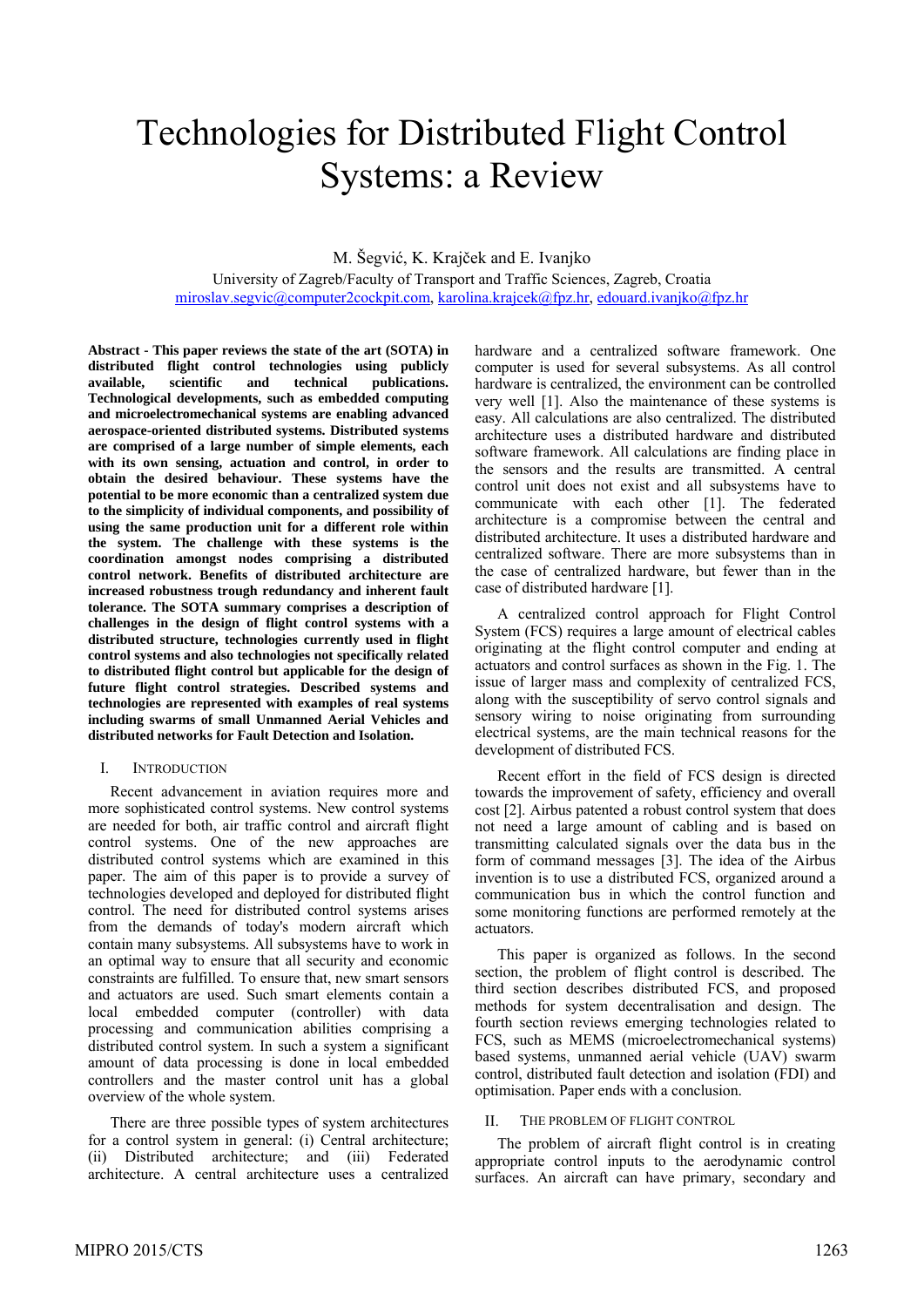auxiliary control surfaces. Primary flight control surfaces are required to safely control an aircraft during flight and include ailerons, elevators and a rudder (Fig. 1). Secondary control surfaces are intended to relieve excessive control load and include trim and spring tabs.

Auxiliary control surfaces improve the aircraft performance characteristics and include flaps, spoilers, speed brakes and slats. These control surfaces can be controlled by a pilot or by an autopilot as given in Fig. 1.



Fig. 1. Aircraft flight control surfaces and architecture [26]

The aim of all mentioned control surfaces is to control the airplane height, speed  $(V)$ , roll  $(p)$ , pitch  $(q)$  and yaw (*r*) rates, and moments (*L*, *M* and *N*) as presented in Fig. 2.



Fig. 2. Body fixed frame with aerodynamic angles, pitch rates and moments

On a modern high speed aircraft, the pilot's control joystick and pedals are not directly linked with the control surfaces. Appropriate systems are in between and augment the pilot control commands applied on the joystick and pedals. Large aircrafts have systems that convert pilot control commands into electrical signals. They are sent via electrical or optical cables to various actuators which can be electromechanical, pneumatical, electrical or hydraulic devices. Actuators then move the appropriate control surfaces to the desired direction. Today's sensors, actuators and the pilot are part of an electronically controlled system or fly-by-wire (FBW) system that enables full-time surface control utilizing advanced control laws. Control commands from the pilot or autopilot are adjusted to improve the stability characteristics of the airplane.

When the time scale of aircraft dynamics is too small that the airplane can be manually managed or when the pilot workload is demanding, it is necessary to have automatic flight control implemented. The automatic flight control system (AFCS) has two separate control subsystems. One subsystem is required for guiding the vehicle's center of mass along a specific trajectory and the other for controlling the aircraft attitude by rotating it around its center of mass. The first control subsystem type is known as the autopilot. The second control subsystem type is known as the stability augmentation system (SAS) and control augmentation system (CAS).

Autopilots are usually segregated into a lateral and a vertical mode. Typical autopilots in lateral mode are: roll angle hold, turn coordination and heading hold/ VOR hold and in vertical mode: pitch attitude hold, altitude hold, speed/Mach hold and automatic landing. Typical CAS functions are: roll rate, pitch rate, normal acceleration and lateral/directional control. SAS serves as a roll, pitch and yaw damper.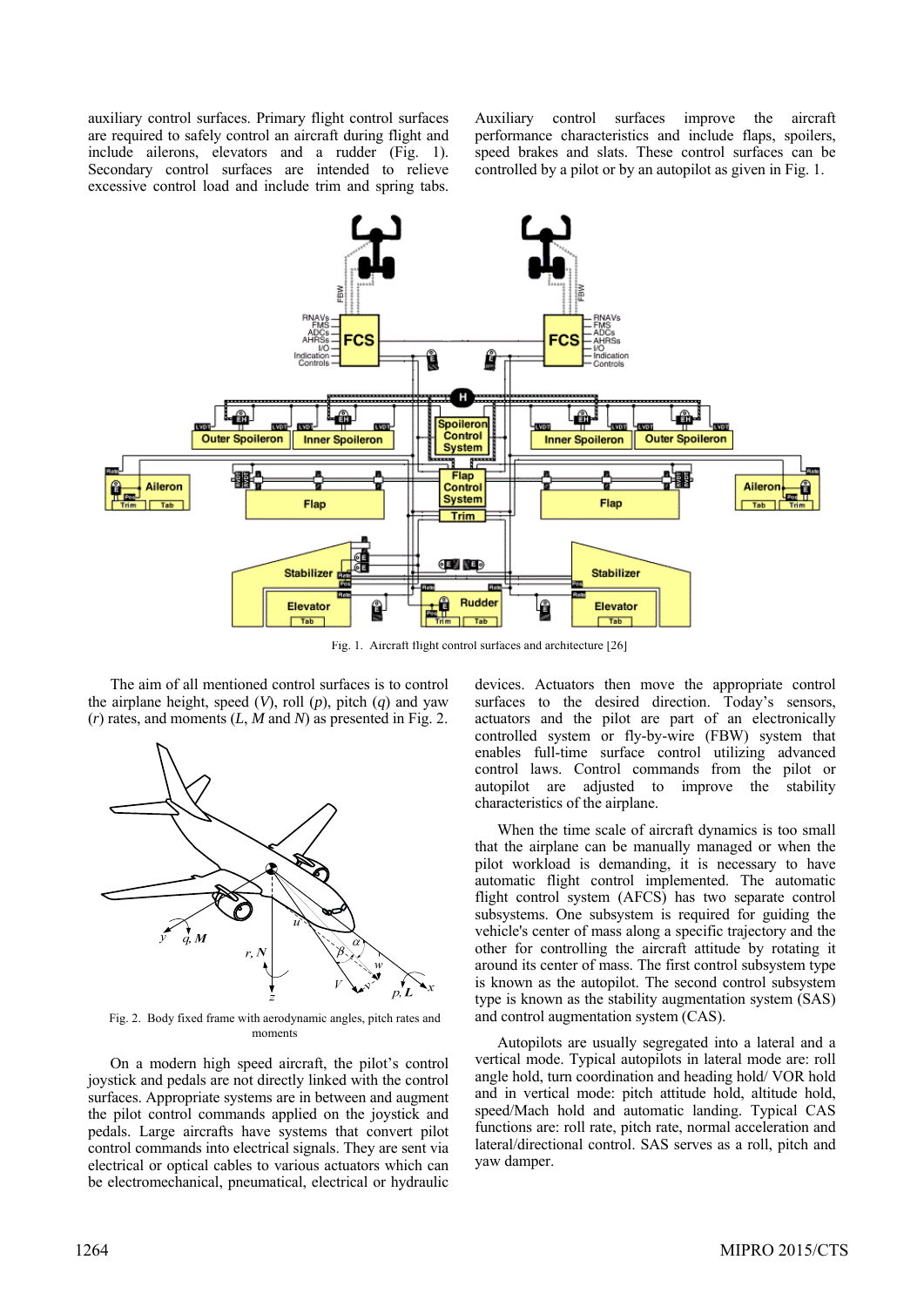

Fig. 3. High level avionics architecture in modern airliners and business jet airplanes [25]

Modern avionics architecture is comprised of many individual systems. Two key functions are the Flight Management System (FMS) and FCS. The FCS is composed of a Flight Guidance System (FGS), Flight Director (FD), Autothrottle (AT) and Auto-Pilot (AP). The FGS is a software function that generates roll and pitch values, and also speed commands used to control the aircraft.

#### III. AIRCRAFT DISTRIBUTED CONTROL SYSTEMS

Decentralized/distributed control has been a control approach of choice for designing large scale systems for decades. Decentralization assumes splitting the unmanageable complex problems into manageable smaller sub problems, so that the resulting solutions solve the original overall problem.

#### *A. State of the Art in current aircraft distributed control systems*

 Continuously increasing requirements for aircraft and air transport safety along with operational demands for reliability, performance, efficiency and costs, are shifting the focus of recent development to distributed systems. The massive voting architecture proposed by Airbus [4] suggests to allocate the task of control laws and logic between flight control computers and control surface actuator nodes as shown in Fig. 5. Flight control computers and actuator nodes are connected via an advanced data communication network developed by Airbus. Flight control computers calculate the control laws and proprietary commands for control surface actuator nodes, which are then broadcast as messages over the communication bus. Actuator nodes are equipped with flight control remote modules, and perform massive voting upon receiving the messages from many flight control computers. The massive voting architecture resides upon digital communication technologies. New smart actuator technologies are explored for particular system application. Fault handling in the system proposed from Airbus is resolved within the actuator nodes. A high degree of fault detection as well as a fault location is demonstrated, both due to the large number of nodes [5].

A distributed FCS architecture is presented also for accessing fault handling and redundancy managing on the JAS39 Gripen [6]. The proposed system included 16 nodes. Various simulations showed that distributed sensor nodes meet fault detection coverage of 99% for both transient and permanent faults. The proposed system used a triggered multi master broadcast bus with Time division multiple access communication. As a result, the failure on any node cannot jeopardize communication by sending data outside the dedicated time slot, resulting in a fail silent system.



Fig. 4. Fully distributed FCS architecture [5]

Power line communications (PLC) have been proposed for distributed aircraft control systems in [7]. The PLC communications approach eliminates the need for digital data bus wiring by modulating the data on power cables that are installed between the flight control computer and control surface actuators.

 Although technology is promising and widely used in other applications, vehicular control systems are not usually installed with PLC systems. For aircraft's FCS, there are many requirements that make implementation of PLC difficult, such as using negative return wires on the power bus instead of chassis return as usual. The problem arises from selective frequency fading or multipath fading. Furthermore, as a general system design safety rule requires, primary and secondary flight surfaces must remain independent. More than one network must be used to reduce wiring, and also for tail surface reliability. Communication speed requirements for various standards must be met, and also to ensure reliability with a given number of remote units. From many other aspects, PLC has to be further developed for aircraft use and its usability is yet to be explored.

Decentralisation is entering other aircraft subsystems, with the development of larger and more complex aircraft. Smart components are proposed for a decentralised fuel management system [8] and microcontrollers are embedded in the pumps, valves and sensors (Fig. 5).



Fig. 5. Architecture of the distributed fuel control system

Proposed system components make its own decisions during various fuel operations, depending on the performed action. They share a time-triggered bus for communication. When a smart component reaches a decision, it transmits it over the bus. For safety, all system components retain a copy of the state vector that describes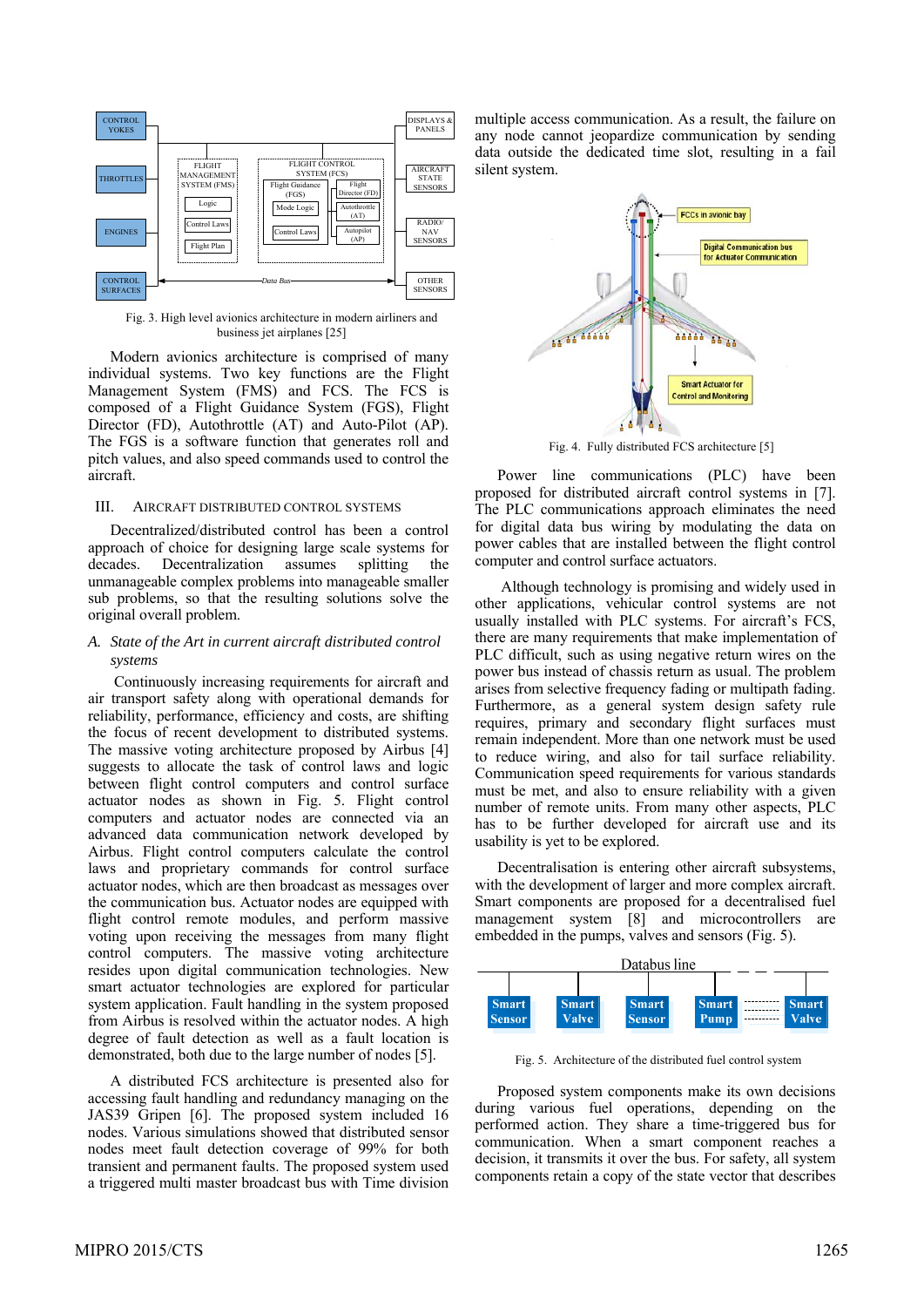the system state. Laboratory and real scale testing have been performed proving such a distribution is possible and that the new system can be adaptable to faults.

#### *B. Challenges of distributed system design*

In order to create a control system, the control system designer first has to establish the structure of the whole system, its subsystems and their interconnections. Then control inputs and measured outputs are determined. Local controllers are designed using available input and outputs to satisfy the overall system stability and performance. Described procedure is known as decentralized control design.

Properties characterizing complex dynamical systems are: a large scale of system equations, different types of uncertainties of system models, information structure limitations, and communication delays [9]. The problem of high dimensionality can be solved by decomposing the system into subsystems with their respective interconnections. A complex system can be decomposed in two ways. One way is to physically decompose the system according to its physical properties. That can be challenging as there are many systems where it is difficult to identify weak couplings. The other approach is a numerical decomposition of the system. It effectively addresses the problem of high dimensionality [9].

Control of large scale complex systems requires efficient design methods and algorithms whose implementation needs minimal information exchange among local systems [9]. Recent growth of communication networks intensifies the move of traditional system theory to communication networks. This is particularly suitable for complex real world systems such as transportation and large manufacturing systems, the internet or embedded control systems. Wireless networks offer significant advantages but also introduce some drawbacks compared with wired networks. The advantages include low cost of operation, ease of installation and reconfiguration, natural reliability, robustness, and adaptability enabling in avionics a flightby-wireless system [10]. Drawbacks are time delays, packet loss, finite capacity, and data flow problems.

Digital networked dynamic system design can be analysed from the position of:

- Control over a network covers the design of feedback strategies adapted to existing control systems where control is performed via unreliable communication links;
- Control of networks that is concerned with providing a defined level of performance to network data flow;
- Multi agent systems study how network architecture and interactions between different network components affects global control goals.

Interconnected systems have been classified according to different principles and system structures into disjoint, overlapping and hierarchical decompositions, as well as decompositions for time scale, singular symmetric systems [9]. A basic modern theory problem in interconnected systems is the approach to timing. The

timing problem is in finding the communication frequency of the networked-based feedback loops for which system stability and performance is satisfied. Typical phenomena concerning network performance are: random delays, packet dropouts, quantization and data rate limits.

We can separate time driven and event driven feedback schemes, regarding to the data transmission approach. The periodic sampling of the continuous time system characterizes the time driven approach. This approach generates redundant communication within the feedback loop. That results in an effort to reduce the communication traffic only to necessary data. The event driven system communication is triggered by the occurrence of an event to engage a sample realization. As a result, the event triggered control relieves the communication network and also saves energy.

IV. EMERGING TECHNOLOGIES RELATED TO FLIGHT CONTROL SYSTEMS

## *A. MEMS based FCS*

The MEMS is a "batch-fabricated integrated microscale system that; converts physical stimuli, events, and parameters to electrical, mechanical and optical signals and vice versa; performs actuation, sensing and other functions; comprises control, diagnostics, signal processing and data acquisition features" [11] .

MEMS sensors are very promising in aerospace technology because of their small size (the overall dimensions are a few millimetres), low power consumption (fractions of a watt), high reliability (operation life up to 120000 h) and extremely low cost [12]. Although MEMS sensors lack the accuracy of conventional sensors, it is being improved continuously. For example, the drift of the first MEMS gyros put into mass production in 1995 was greater than 500 deg/h according to [12]. Currently, it is reduced to below 1.0 deg/h [13], and it is predicted to go down to 0.1 deg/h [12].

Large manufacturers are developing MEMS based gyros for production to replace a low and medium accuracy laser and fiber optic gyros. For example, the company Northrop Grumman LITEF GmbH is producing a small sized inertial reference system LCR110 with MEMS accelerometers for civil aviation purposes. Current development lies in bringing the performance of mass produced MEMS sensors to a level required for use in aircraft navigation systems, and in designing MEMS based devices for a wide range of aircraft. MEMS sensors are known to feature zero bias and scale factor depending on temperature, gyro output depending on linear overloads, high noise components, and sensor output parameters practically linearly related to power supply instability. Performance improvements are based on a number of circuit, software, and design modifications.

MEMS sensors are particularly important for the development of UAV flight control systems. The flight control system enables an UAV to fly autonomously based on a series of preplanned waypoints while transferring real-time data of mission targets to ground control stations. Commercial UAV flight control systems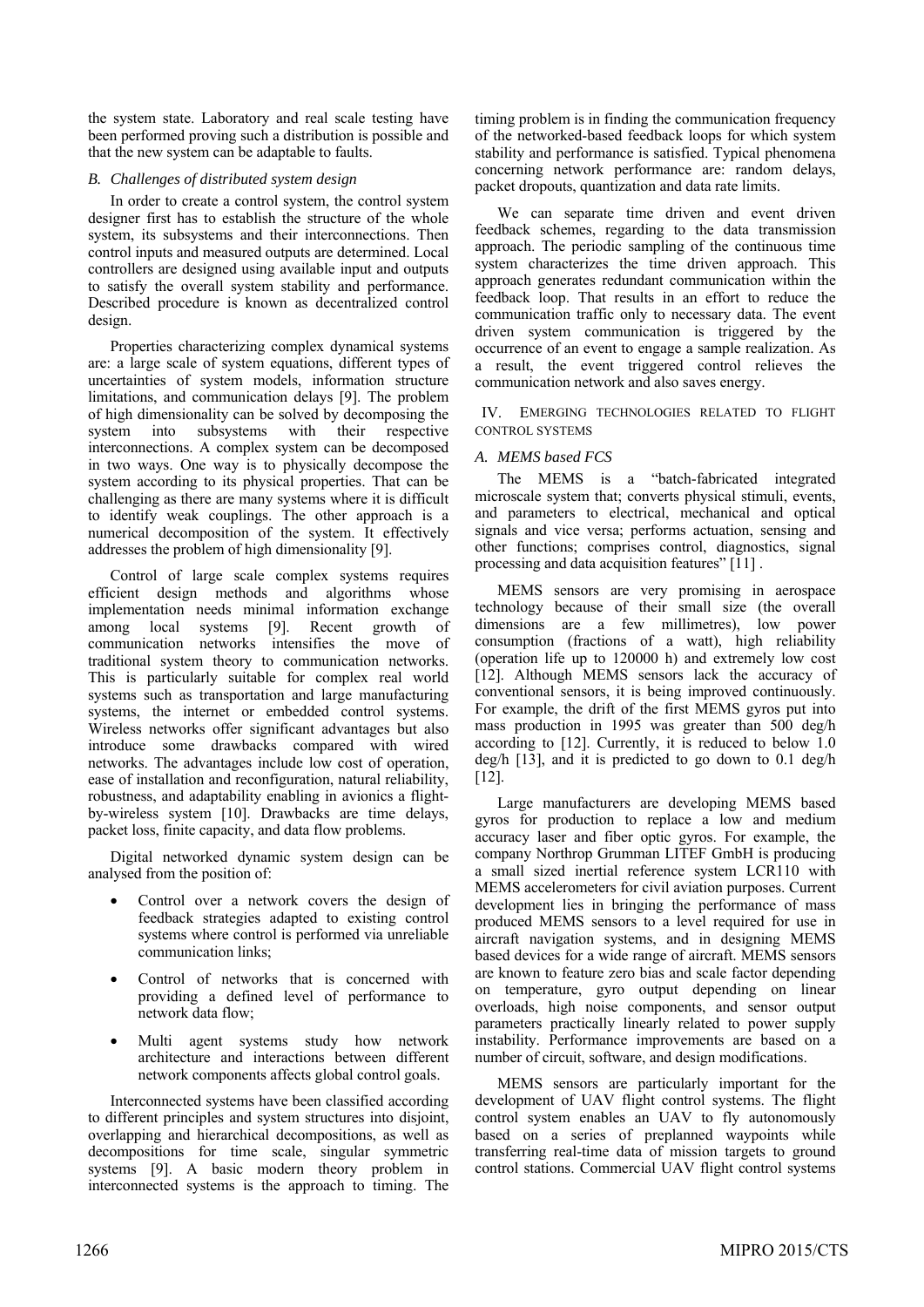are available by companies like MicroPilot and UAV Flight Systems.

UAV flight control systems must provide at least altitude hold control and global positioning system navigation, in order to perform UAV missions. Using several UAV agents to perform a mission quickly and more efficiently as a team is a problem of distributed control of UAV swarms.

## *B. UAV swarms*

UAV are a rapidly evolving technology with a variety of military applications such as reconnaissance, target and decoy combat missions [14]. A variety of civil and commercial applications can be performed also. Certain surveillance applications such search and rescue can be accomplished most effectively by teams of cooperating autonomous agents, i.e. swarms of UAVs.

Development of reliable autonomous navigation algorithms for individual UAVs was a technological prerequisite for development of cooperative team technologies and frameworks. Recently explored approaches that deal with multi-agent collaboration significantly rely on agent-to-agent communication. Adhoc wireless technologies are explored for line of sight communications, primarily due to the availability of low cost of the shelf technologies/parts [15]. Using the communication infrastructure, a team of UAVs receives a list of mission tasks and collaborates to autonomously and efficiently assign the tasks among themselves.

Multi-level control systems are designed for centralized mission command centres. Levels for mission control, agents monitoring and task execution monitoring comprise mission command center control. Such an approach reduces the amount of training for the mission operator, relieving him of monitoring and task organizing duties.

Completely decentralized and autonomous system enables the fleet of UAVs to accomplish missions beyond the range of any centralized command station [16]. Agents within such a system are performing all of the collaboration and control processing on the aircraft. Also they perform decentralized task allocation for a dynamic mission via on-board computation and ad-hoc aircraft-toaircraft communication.

Determining the stability properties of multi-agent teams is rather challenging, but can be verified in restricted scenarios. This problem is addressed using methods such as model predictive control [17] and receding horizon control [18]. Future work includes development of platforms with described properties within larger airframe UAVs, all in an effort to increase flight time and support more complicated missions [19].

## *C. Fault Detection and Isolation*

According to  $[20]$ , a fault is  $\alpha$ , an unpermitted deviation of at least one characteristic property (feature) of the system from the acceptable, usual, standard condition" and a failure is "a permanent interruption of a system's ability to perform a required function under specified operating conditions". Large distributed systems like automotive systems, jet engine control, and teams of unmanned vehicles are comprised of many individual components and sensors. It is very difficult to diagnose faults in interconnected distributed systems using a centralized FDI architecture, mostly due to constraints imposed by computational abilities and communication limitations. Therefore, a distributed FDI architecture is developed extensively in recent years by [21] and [22].

Operations of distributed systems rely significantly on sensory health. A sensor fault may lead to poor control performance and compromise stability of the control system. Sensor information error can propagate to other subsystems trough interconnections, affecting their performance, and also causing difficulties pinpointing and isolating the faulty unit. Therefore, sensor fault diagnosis is a critical issue in distributed interconnected control systems. "A fault-tolerant control system is capable of controlling the system with satisfactory performance even if one or several faults, or more critically, one or several failures occur in this system" [23].

Distributed FDI architecture is proposed by [21]. For each subsystem a local FDI component is designed. The FDI component uses local measurements and communicated information from neighbouring FDI components associated by interconnection. Each local FDI component consists of a fault detector estimator and adaptive fault isolation estimator. Fault detector estimator monitors the local subsystem under normal operating conditions. If a sensor fault is detected, fault isolation estimator isolates subsystem where the fault has occurred. There is an inherent trade-off between robustness and fault detectability. The importance of adaptive thresholds for distributed sensor FDI is demonstrated, as they ensure robustness with respect to interactions among interconnected subsystems and modelling uncertainty.

## *D. Distributed optimisation*

Aerospace systems control can be described as a complex problem. Approaches from computer science are introduced to aerospace systems in order to cope with the large complexity of such systems. One of such approaches is reinforcement learning which is based on selecting actions, receiving rewards, and updating settings for future actions.

Another promising approach for distributed aerospace systems is the Collective Intelligence (COIN) framework [24]. Collective in this case is "a system of adaptive computational agents with a specified system level performance criterion" [24]. COIN techniques have already been applied to a many of distributed optimization problems such as network routing and data collection by autonomous vehicles. Collective systems address the optimization task as tasks distributed among agents which represent system variables. The variables can represent a specific control surface position on an aircraft. The collective's solution is generated when agents select actions and receive rewards depending on the system objective. The actions can be commands relayed to a control system. Equilibrium for the multi agent system is reached when the agents can no longer improve their rewards by selecting a different choice of actions. The COIN research puts a focus on local reward